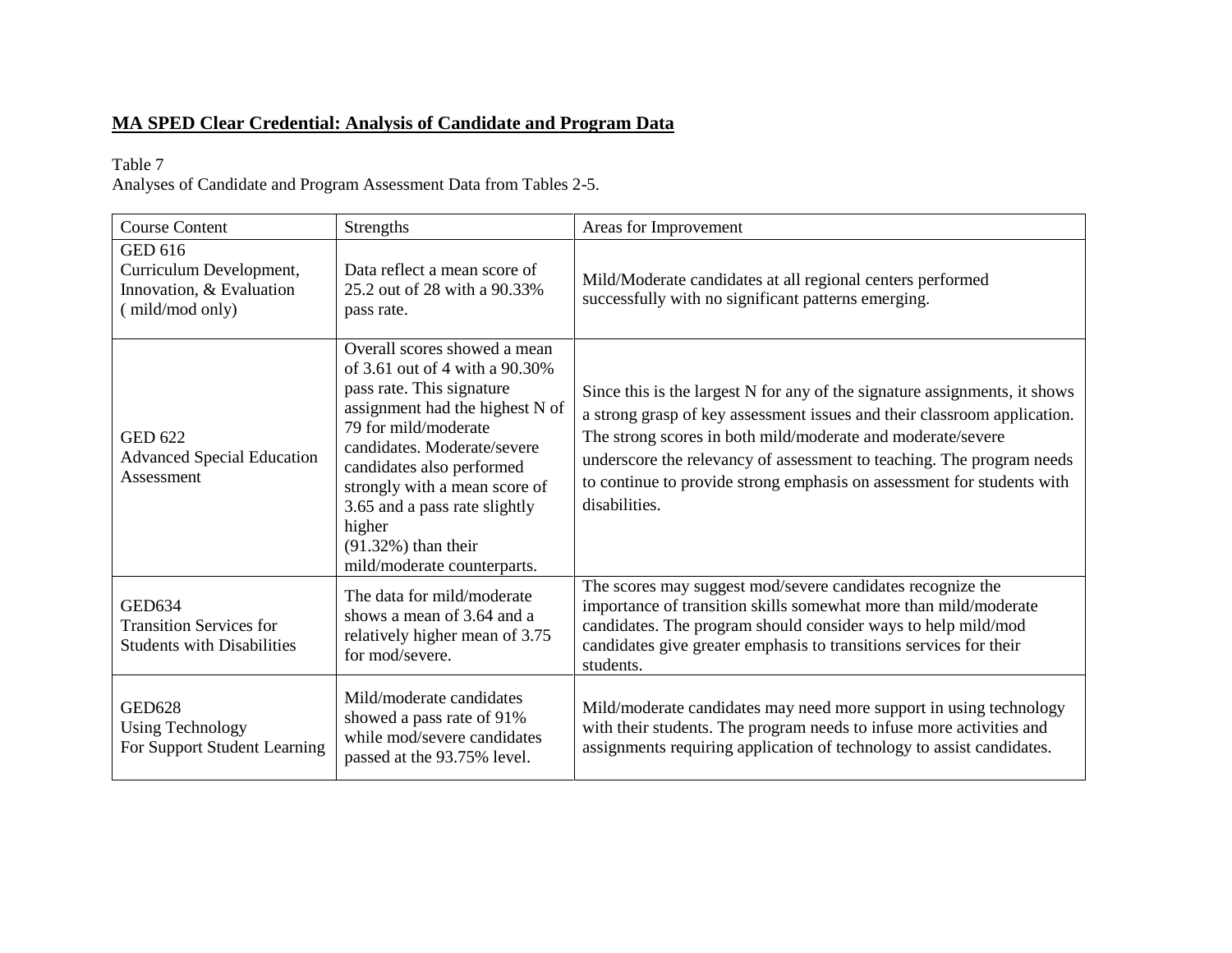| <b>GED 639</b><br><b>Health Education</b>                                                  | Mean scores for both<br>mild/moderate $(3.87)$ and<br>mod/severe (3.89) candidates<br>were fairly evenly matched and<br>each showed a median score of<br>4.                     | Candidates showed strong awareness and application of health<br>education issues for students with disabilities. Continued program<br>support for this area is recommended.                                                                                                               |
|--------------------------------------------------------------------------------------------|---------------------------------------------------------------------------------------------------------------------------------------------------------------------------------|-------------------------------------------------------------------------------------------------------------------------------------------------------------------------------------------------------------------------------------------------------------------------------------------|
| <b>GED 642</b><br>Teaching Strategies for<br><b>English Learners</b>                       | Mean scores among mild/mod<br>(3.82) were somewhat higher<br>than mod/severe $(3.69)$ with a<br>pass rate of 95.6% for<br>mild/mod and a pass rate of<br>92.36% for mod/severe. | Mild/mod candidates gave a relatively stronger performance than<br>mod/severe candidates in this area. The program needs to provide more<br>assignments and activities for all candidates in the area of EL with<br>Special Needs since it is a complex area for remediation and support. |
| <b>GED 638</b><br>System Organization for the<br>Mod/Severe Classroom<br>(mod/severe only) | The mean score $(3.65)$ was<br>strong with a pass rate of<br>91.32% among all candidates.                                                                                       | Mod/Severe candidates at all regional centers performed successfully<br>with no significant patterns emerging.                                                                                                                                                                            |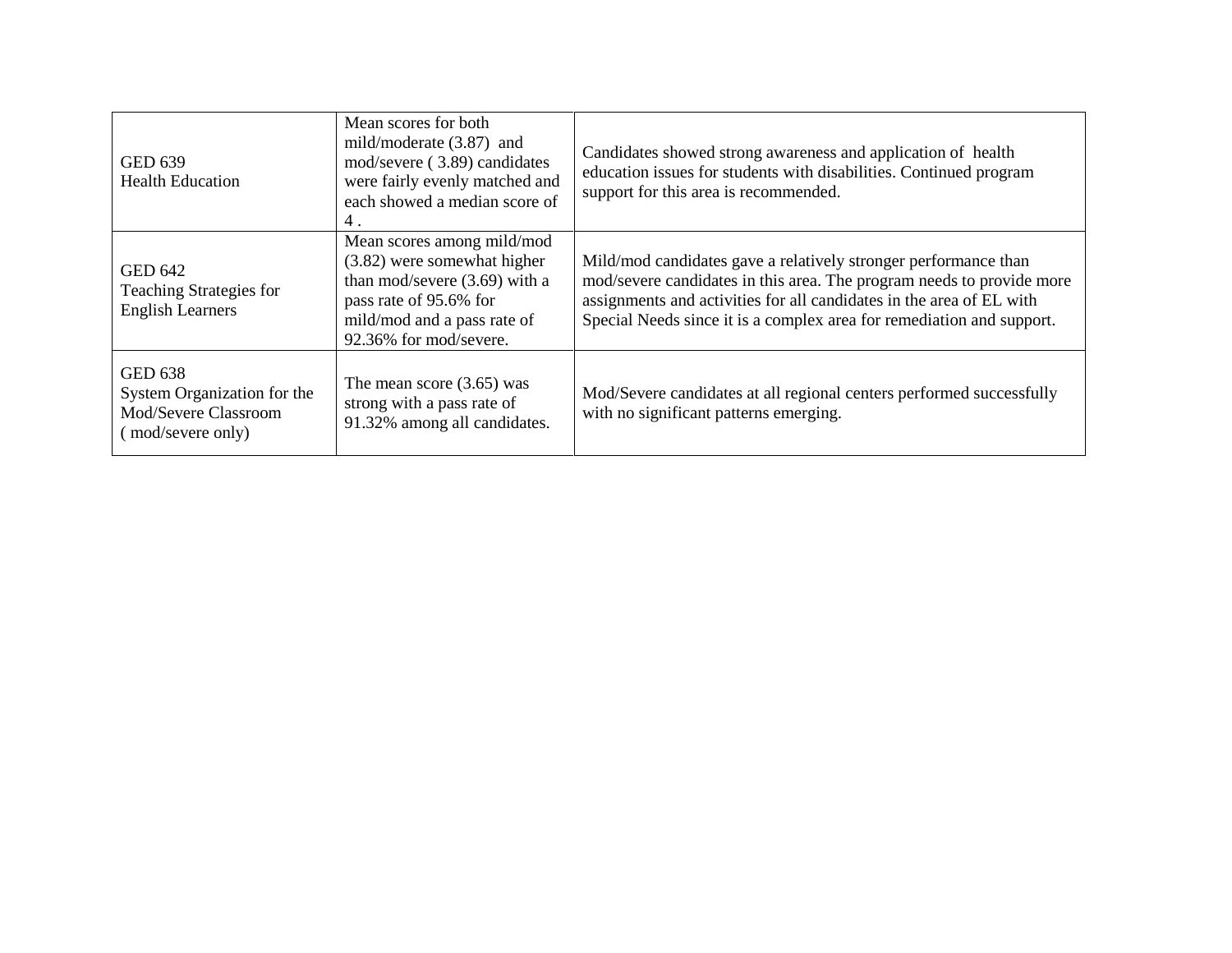## Table 8 Signature Assignments for Clear Education Specialist Candidates (2011 CTC Clear Standards)

| <b>Course Content</b>                                                              | <b>Strengths</b>                                                                                                                      | Areas for Improvement                                                                                                                                                                                                                                                                                                                                                                                                                                                                          |
|------------------------------------------------------------------------------------|---------------------------------------------------------------------------------------------------------------------------------------|------------------------------------------------------------------------------------------------------------------------------------------------------------------------------------------------------------------------------------------------------------------------------------------------------------------------------------------------------------------------------------------------------------------------------------------------------------------------------------------------|
| <b>GED 658</b><br>Reflective<br>Coaching/Induction for<br><b>Special Education</b> | An overall mean score of 3.75<br>was demonstrated with a pass<br>rate of 94% on the signature<br>assignment. Median score was<br>4.0. | Candidates in a short period of time have shown their strength in<br>application and extension of teaching skills through the induction<br>process. The program needs to continue to provide supervision and<br>support for candidates as they move through induction.                                                                                                                                                                                                                         |
| <b>GED 656</b><br>Shared Leadership,<br>Legislation,<br>and Due Process            | A mean score of 3.71 with a<br>pass rate of 93% was measured.                                                                         | Candidates have demonstrated strength in understanding, organizing,<br>and reflecting on school leadership as well as their role in schools.<br>Continued monitoring of this signature assignment is recommended for<br>any need of programmatic changes.                                                                                                                                                                                                                                      |
| <b>GED 650</b><br>Universal Access: Equity for<br><b>All Students</b>              | The mean score for this<br>signature assignment was 3.44<br>and the pass rate was 86%.                                                | Among the 4 signature assignments, this one was the lowest. There were<br>no significant differences among the regional centers to suggest any<br>patterns. The program should review the signature assignment and its<br>various components to determine if the directions are clear and if<br>there is sufficient pedagogy embedded within the course to support the<br>signature assignment. This work should be completed prior to the<br>beginning of the 2011-2012 academic school year. |
| <b>GED 622</b><br><b>Advanced Assessment and</b><br><b>Behavior Analysis</b>       | The mean score was shown to<br>be 3.83 with a 96% pass rate.<br>The median score was 4.0.                                             | Candidates in a short period of time have shown their strength in<br>application and extension of skills in assessment, particularly analysis of<br>behavior. The program needs to continue to provide strong support for<br>candidates in this critical area.                                                                                                                                                                                                                                 |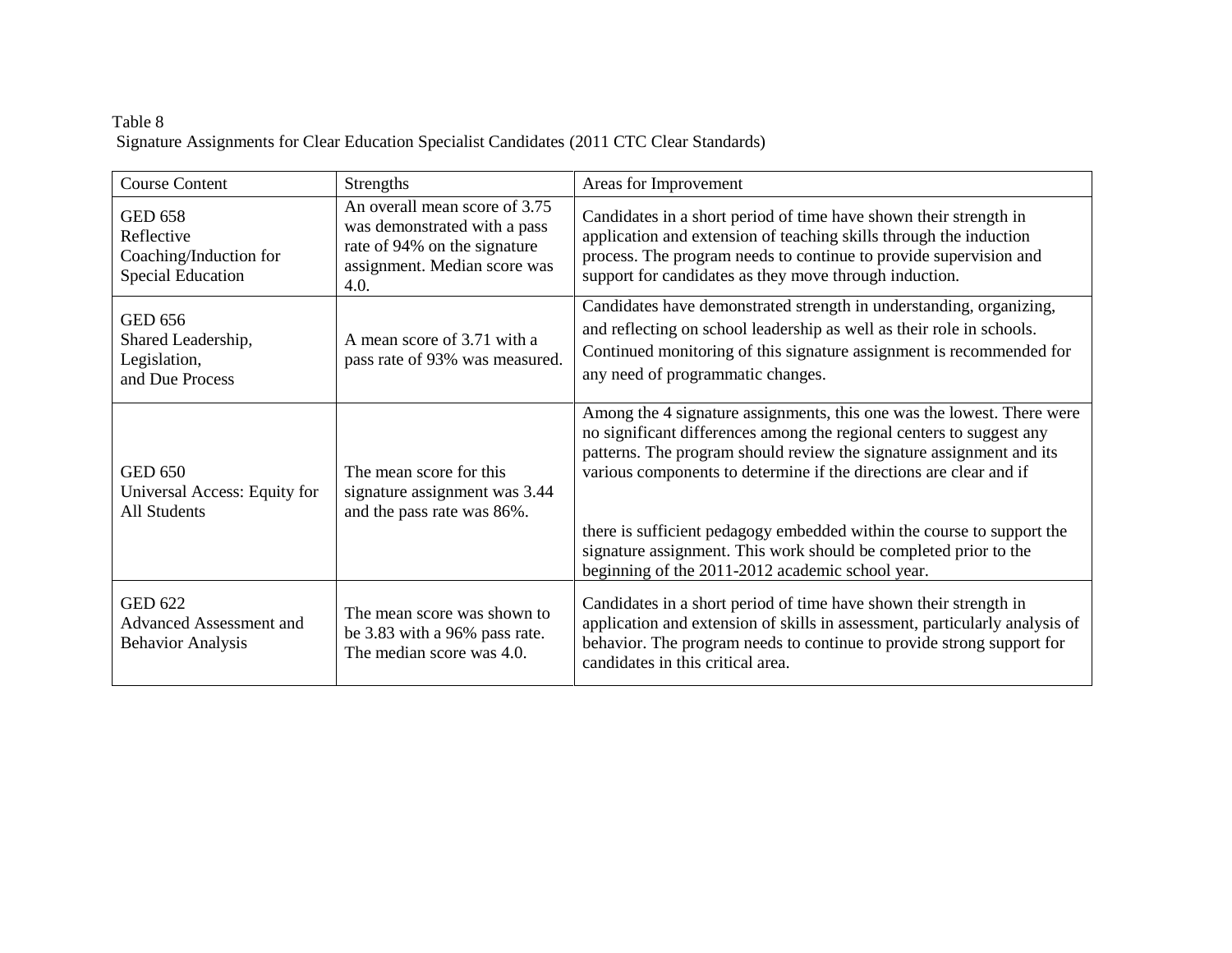#### Table 9

Analyses of Candidate and Program Assessment Data from Tables 4-5. Disposition Assessments for Clear Mild/Moderate and Moderate/Severe Education Specialist Candidates

| <b>Disposition Themes</b>                                                                 | Strengths                                    | Areas for Improvement                                                                                                                                                                                                                                                                                                                                                                                                  |
|-------------------------------------------------------------------------------------------|----------------------------------------------|------------------------------------------------------------------------------------------------------------------------------------------------------------------------------------------------------------------------------------------------------------------------------------------------------------------------------------------------------------------------------------------------------------------------|
| Dignity & Honor<br>Honesty & Integrity                                                    | 1 candidate response. Need<br>baseline data. | Continued program emphasis on dispositions is recommended as a full<br>baseline is established during the 2011-12 academic year. Candidates would<br>benefit from support in their willingness to critically examine their<br>Dispositions related to the work they do with students with disabilities in<br>the areas of Dignity and Honor.                                                                           |
| Caring, Patience, and Respect<br>Spirit of Collaboration,<br>Flexibility & Humility       | 1 candidate response. Need<br>baseline data. | Continued program emphasis on dispositions is recommended as a full<br>baseline is established during the 2011-12 academic year. Candidates would<br>benefit from support in their willingness to critically examine their<br>Dispositions related to the work they do with students with disabilities in<br>the areas of Caring, Patience, and Respect as well as Spirit of<br>Collaboration, Flexibility & Humility. |
| Harmony in the Learning<br>Community<br>Self-Awareness/Calling                            | 1 candidate response. Need<br>baseline data. | Continued program emphasis on dispositions is recommended as a full<br>baseline is established during the 2011-12 academic year. Candidates would<br>benefit from support in their willingness to critically examine their<br>Dispositions related to the work they do with students with disabilities in<br>the areas of Harmony in the Learning Community and Self-<br>Awareness/Calling.                            |
| Perseverance with Challenge<br>Diligence in Work Habits &<br>Responsibility for Learning. | 1 candidate response. Need<br>baseline data. | Continued program emphasis on dispositions is recommended as a full<br>baseline is established during the 2011-12 academic year. Candidates would<br>benefit from support in their willingness to critically examine their<br>Dispositions related to the work they do with students with disabilities in<br>the areas of Perseverance with Challenge and Diligence in Work Habits &<br>Responsibility for Learning.   |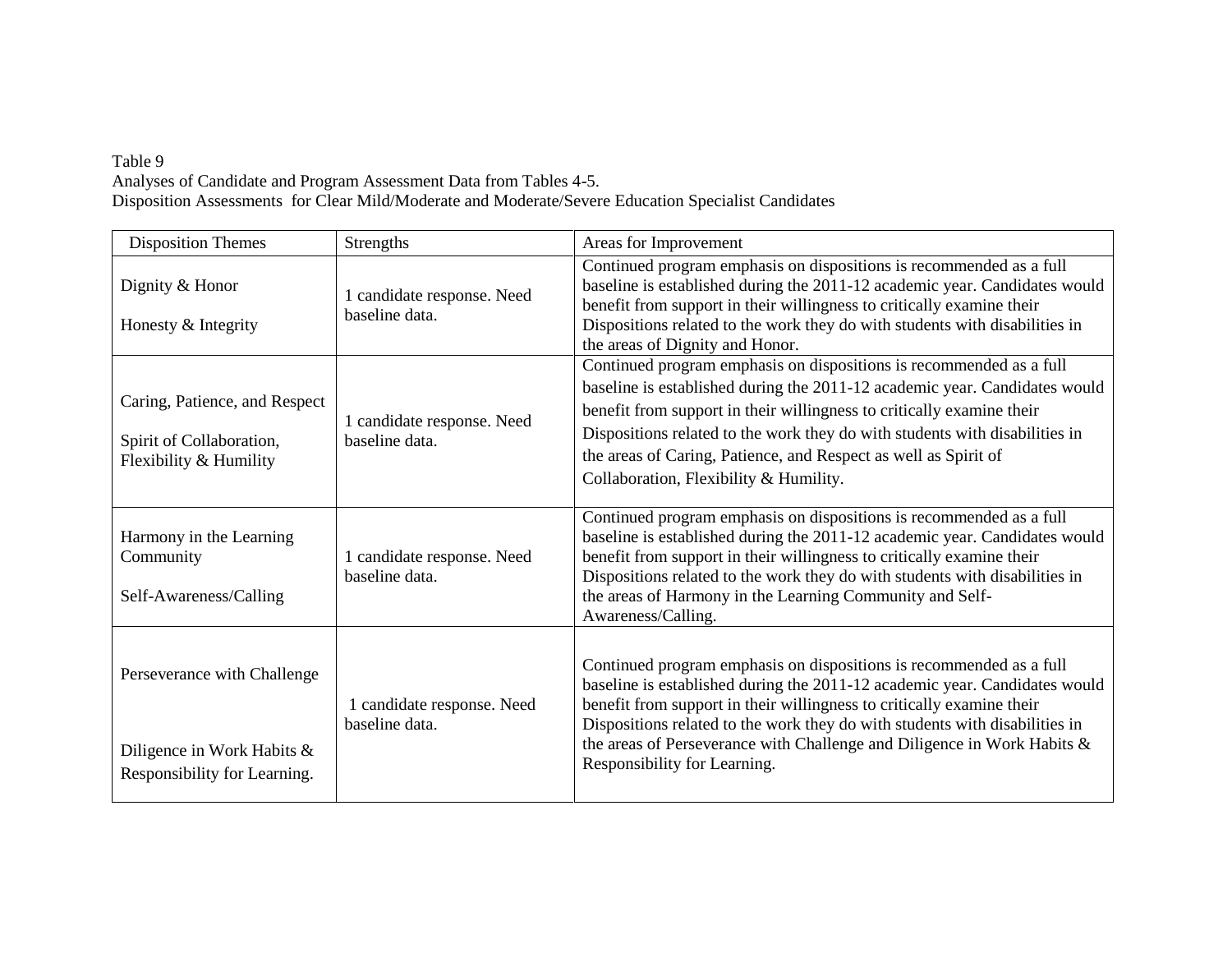## **Use of Results Master of Arts in Special Education Education Specialist Clear Credential**

## **Use of Assessment Results to Improve Candidate and Program Performance**

| Proposed Program Changes |                              |                                                                                                                                                                                                                                                                                                                                                                                                                                                                                                                                                                                                                                                                                                                                                                                                                                                                                                                                                                                                                                                                                                                                                                                                                                                                                                                                                                                                                                                                                                                                                                                                                                                                                                                                                                                                                                                                                                                     |
|--------------------------|------------------------------|---------------------------------------------------------------------------------------------------------------------------------------------------------------------------------------------------------------------------------------------------------------------------------------------------------------------------------------------------------------------------------------------------------------------------------------------------------------------------------------------------------------------------------------------------------------------------------------------------------------------------------------------------------------------------------------------------------------------------------------------------------------------------------------------------------------------------------------------------------------------------------------------------------------------------------------------------------------------------------------------------------------------------------------------------------------------------------------------------------------------------------------------------------------------------------------------------------------------------------------------------------------------------------------------------------------------------------------------------------------------------------------------------------------------------------------------------------------------------------------------------------------------------------------------------------------------------------------------------------------------------------------------------------------------------------------------------------------------------------------------------------------------------------------------------------------------------------------------------------------------------------------------------------------------|
|                          | Data                         | Summary                                                                                                                                                                                                                                                                                                                                                                                                                                                                                                                                                                                                                                                                                                                                                                                                                                                                                                                                                                                                                                                                                                                                                                                                                                                                                                                                                                                                                                                                                                                                                                                                                                                                                                                                                                                                                                                                                                             |
| Candidate Competence     | <b>Signature Assignments</b> |                                                                                                                                                                                                                                                                                                                                                                                                                                                                                                                                                                                                                                                                                                                                                                                                                                                                                                                                                                                                                                                                                                                                                                                                                                                                                                                                                                                                                                                                                                                                                                                                                                                                                                                                                                                                                                                                                                                     |
|                          |                              | Candidates performed well on the signature assignments in the new Clear courses (2011 CTC)<br>Standards). Recommendations for consideration are as follows:<br>GED 658 - Recommend continuation of activities and assignments in this course that support<br>candidate development in application and extension of teaching skills through the induction process.<br>The program needs to continue to provide coordinated supervision and support for candidates<br>through close collaboration with district support providers as candidates move through induction.<br>GED 656 - Recommend program continuation of course to support candidate strength in<br>understanding, organizing, and reflecting on school leadership as well as their own role in school<br>leadership. Continued monitoring of this signature assignment is recommended for any need of<br>programmatic changes.<br>GED 650- The program should give priority to the review of this signature assignment as an<br>assessment measure. Candidates overall scored lower in this signature assignment than the others<br>suggesting the need to examine this course and signature assignment immediately. The program<br>needs to determine the following: 1) are the directions are clear; 2) are the various components of the<br>assessment appropriate and relevant; 3) is there sufficient pedagogy embedded within the course to<br>support the signature assignment. This work should be completed prior to the beginning of the 2011-<br>2012 academic school year.<br>GED 622-. Recommend continuation of activities, assignments, and signature assessment in this<br>course. Candidates in a short period of time were able to show their strong skills in the application of<br>assessment, particularly analysis of behavior. The program needs to continue to provide strong<br>support for candidates in this critical area. |
|                          | Dispositions                 | Since this is the first time data has been collected on dispositions, a review of the implementation<br>process needs to occur prior to the beginning of the 2011-2012 academic year. The program needs to<br>identify viable ways to collect Disposition data from candidates such as specific courses identified as<br>junctures for Disposition data collection. Program faculty also need to identify ways to assist<br>candidates in willingness to critically examine their own Dispositions related to the work they do<br>with students with disabilities. The faculty need to develop a "plan of action" to address these issues<br>for improvement in the 2011-2012 academic year.                                                                                                                                                                                                                                                                                                                                                                                                                                                                                                                                                                                                                                                                                                                                                                                                                                                                                                                                                                                                                                                                                                                                                                                                                        |
|                          | Follow up / Exit Surveys     | Since this was the first time collecting Follow Up survey data there is great need for program                                                                                                                                                                                                                                                                                                                                                                                                                                                                                                                                                                                                                                                                                                                                                                                                                                                                                                                                                                                                                                                                                                                                                                                                                                                                                                                                                                                                                                                                                                                                                                                                                                                                                                                                                                                                                      |